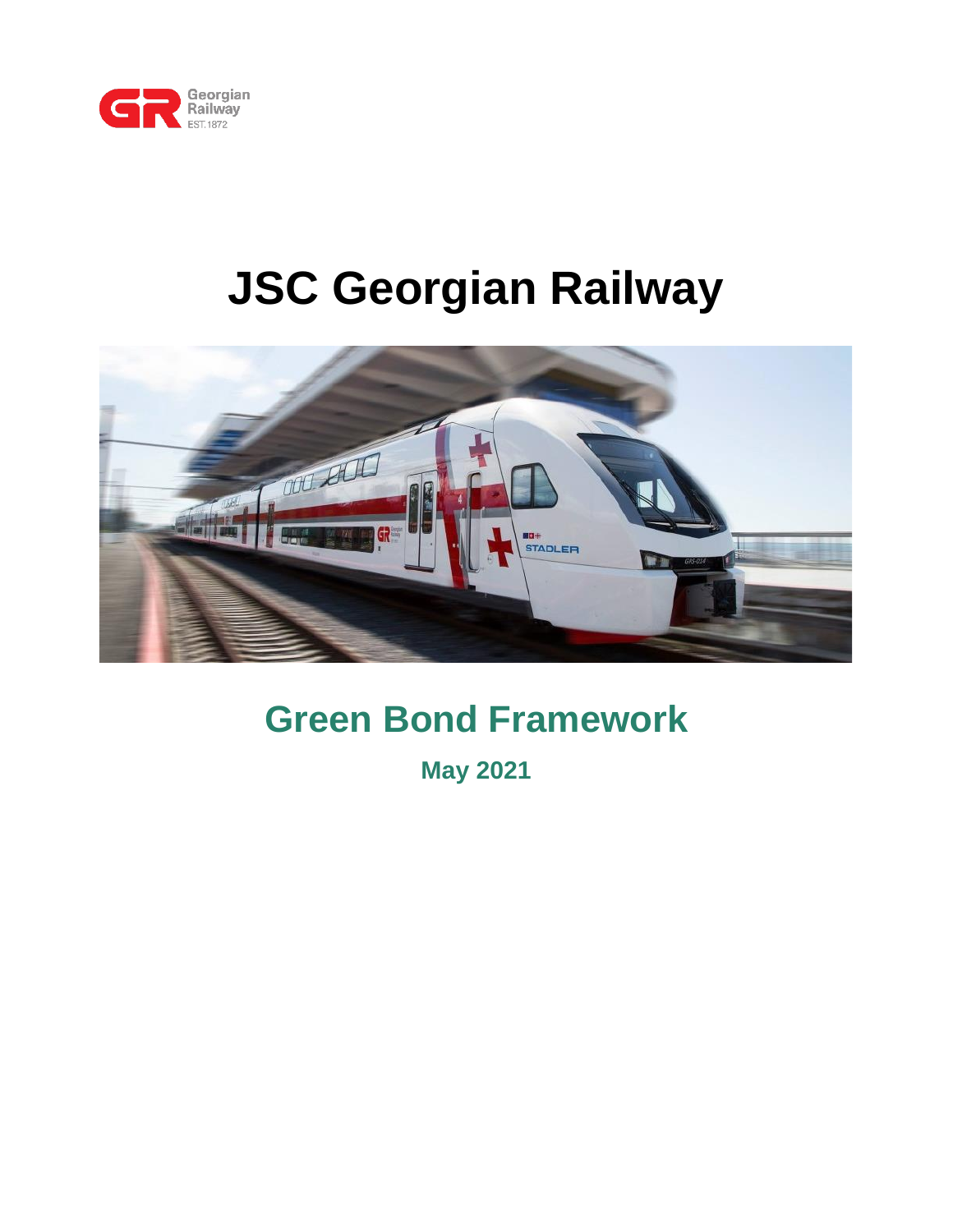#### 1. Overview

JSC Georgian Railway ("GR") is Georgia's only railway operator. It principally provides freight services, transshipping a variety of cargo, originating principally in the east from the Caspian Sea and Central Asia to the Black Sea. The Company also provides passenger services. It has a vertically-integrated business model, and owns and operates fully electrified tracks, stations, terminals, other infrastructure and rolling stock that comprise the entire national railway system. The Company is also engaged in the freight forwarding business through its subsidiaries.

The Company's mainline rail network, together with that of CJSC Azerbaijan Railway forms the Caucasus railway corridor, a key segment of the Transport Corridor Europe-Caucasus-Asia (TRACECA). The Company's mainline rail network is thus a link in the shortest route from the Caspian region and Central Asia to the Black Sea and the Mediterranean Basin. As a key link in the transportation chain between Europe and Central Asia, the Company's management believes that it is uniquely positioned to capitalise on trade between Europe, the Caspian region and Central Asia. Currently, Georgian Railway's network is fully electrified and has access to three ports at the Georgian port cities of Batumi, Kulevi and Poti all of which are on the Black Sea. Georgian Railway also has a direct connection with Turkey Railways through Marabda-Kartsakhi railway section. Access to these connections allows easy shipment of transit cargo to/from the Mediterranean Basin and Europe.

#### 2. GR Assets

GR owns and operates a 1,436-km railway network, 296 km of which is double-track line. The Company's network is fully electrified. GR's network is connected to Azerbaijani, Armenian and Turkish railways.

The Company's infrastructure capacity varies across different lines. The main bottleneck of the infrastructure is a mountainous region located in the centre of Georgia, referred to as the gorge section. Most of the Group's freight is transported through this region, as the gorge section is part of the network's main line. Currently, the estimated annual capacity of the gorge section is 27 million tonnes of cargo. The ongoing works on the Modernisation Project are designed to increase the possible throughput capacity of the rail line to 48 million tonnes annually, with the potential to increase the capacity to 100 million tonnes.

The company owns around 5000 active freight railcars and 40 active passenger wagons. In addition, in 2014 the Group purchased 480 containers to facilitate container transportation within the corridor.

As at 31 December 2020, the Company owned 24 units of EMUs, and 153 active locomotives of which 96 were electric and 65 were diesel locomotives. Diesel locomotives are mainly used for shunting operations at stations and depots, while electric locomotives are used to move railcars along the railway network.

As at 31 December 2020, the Company owns and operates 95 freight and 51 passenger stations within Georgia. The Group's headquarters is located in the centre of Tbilisi.

The Company's infrastructure assets comprise 40 railroad tunnels and 1,320 railroad bridges. It also owns signal equipment and other assets related to ensuring the safety of operations.

#### 3. Industry GHG emission challenges

The transportation sector accounts for nearly 23% of energy-based Co2 emissions according to the International Energy Agency (IEA) of which road, maritime and air transport are the leading contributors. Therefore, achieving the ambitious goals of the Paris Agreement will require a transport modal shift, particularly from road and air transport to rail. An IEA report states boosting investment in railways could significantly reduce carbon dioxide (CO2) emissions from transport. The IEA analysis further concluded that if all services currently performed by railways were carried by road vehicles, then the world's transport-related oil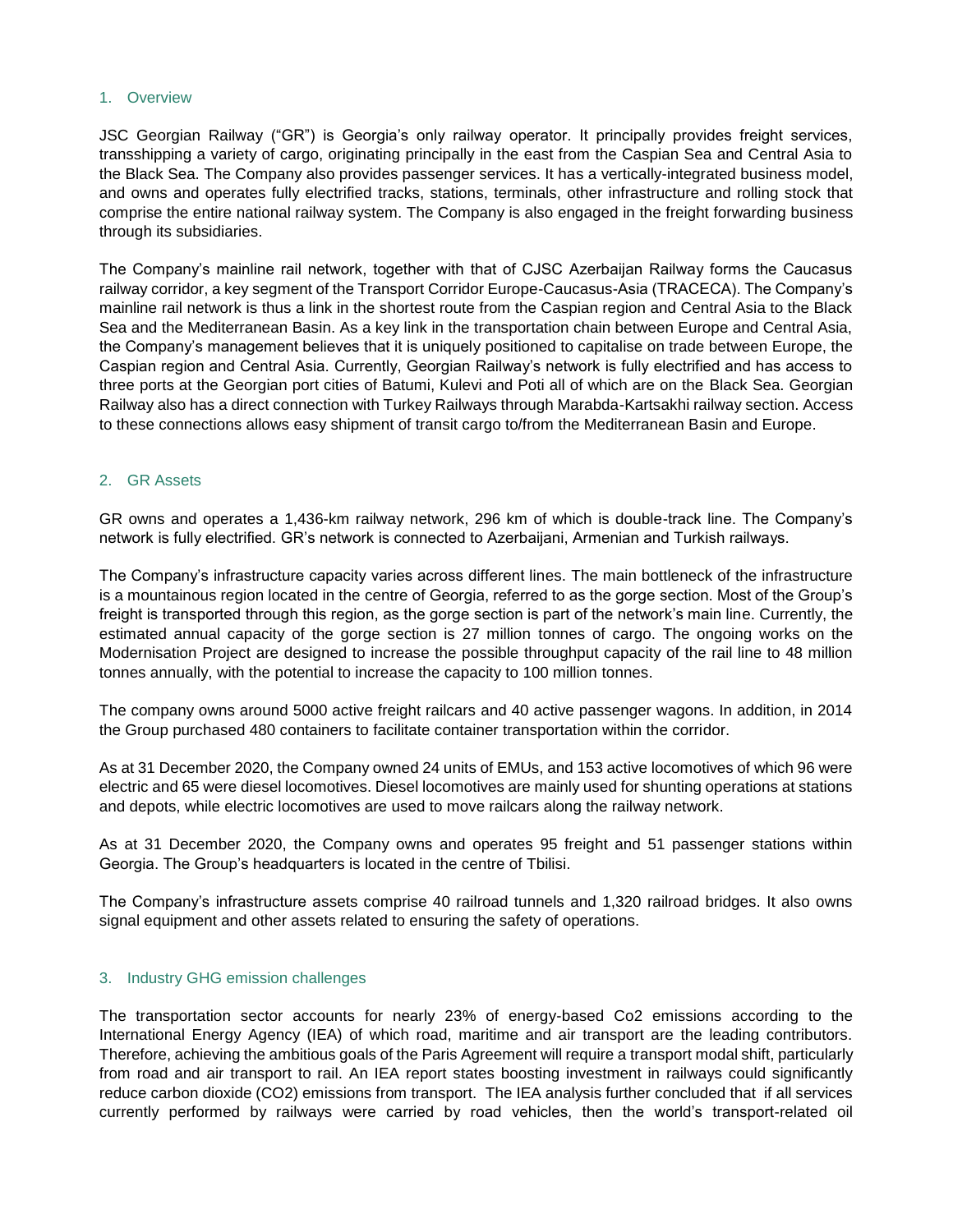consumption would be 15% higher and transport-related greenhouse gas (GHG) emissions would increase by 1.2 gigatonnes (Gt) CO2-equivalent on a well-to-wheel basis.<sup>1</sup>

# 4. GR's focus on Sustainable Development

Since its incorporation in mid 1990s, GR is fully electrified, environmentally friendly mode of transport. GR operates both freight and passenger transportation using electric locomotives and EMUs and using diesel locomotives only for shunting operations and on non-electrified sidings.

GR if fully devoted to avoid, minimise and mitigate the environmental impact caused by its activities and to improve overall environmental performance. Effective measures are carried out to protect the environment, this is reflected in the implementation of long-term plans and effective emergency response measures. GR acts with the slogan - "Green is our choice" and makes a significant contribution to all the initiatives of the state to activate environmental policy

GR has the waste management plan in order to properly utilise wastes, generated during its operations. Annual plan is prepared in compliance with "Waste Management Code" of Georgia requirements and includes:

- waste management goals and objectives,
- hierarchy and principles of waste management,
- information on waste generation,
- information about the measures considering waste prevention and recovery,
- description of generated waste separation methods,
- methods and conditions for temporary storage and waste,
- waste transportation rules and waste treatment methods used,
- information about organisation who will be responsible for further treatment of waste
- requirements for the safe handling of waste and waste control methods.

Once a year GR transfers the hazardous wastes for disposal and/or remediation.

Health and safety of employees and operations is critical for the Company and is in full compliance with Local and International law requirements. Each incident is thoroughly investigated to identify causes and take appropriate measures to prevent them in future.

ISO 9001:2015 is introduced in GR on a Corporate governance department level and in Passenger SBU. Risks are identified on an annual basis, are agreed with the management and action plans are implemented in accordance with Chapter 6.1 of the standard.

GR offers medical insurance to its employees together with their family members and finances certain healthcare expenditure not covered by insurance. In 2020, the amount spent on employees' healthcare expenses, over the insurance costs, amounted GEL 350,000 as compared to GEL 214,000 in 2019. The Company also offers other financial incentives for occasions such as the birth of a child and a child's first day at school, and offers other bonuses to employees for certain holidays, events, and special occasions.

In order to meet the needs of the public and the State in the field of railway transport, JSC "Georgian Railway" together with the Ministry of Education and Science of Georgia and the Georgian Technical University, cofounded the Railway Transport College ("RTC"). The purpose of RTC is to supply the Company's operations with qualified graduates with relevant vocational backgrounds that meet the requirements of the modern international labour and rail market, reflecting national and international values, and to create conditions for achieving their educational goals and successful employment. In addition, RTC building has been renovated and adapted to the necessary standards for inclusive learning, in order to better accommodate students with a range of disabilities

 $\overline{\phantom{a}}$ 

<sup>1</sup> https://www.iea.org/reports/the-future-of-rail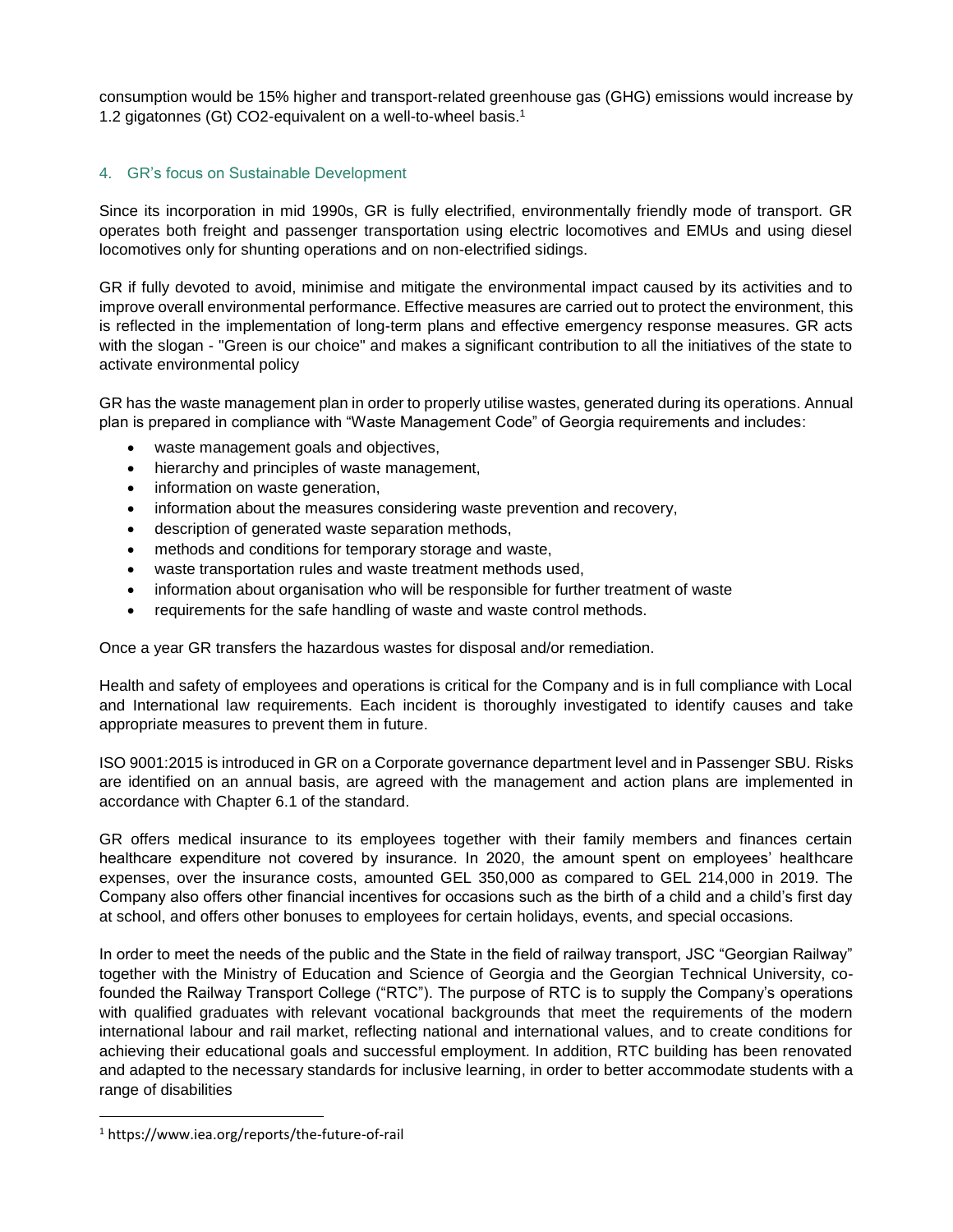# 5. Previous Projects financed by Eurobonds

In 2010 GR started two large infrastructure projects: Main Line Modernisation and Tbilisi Bypass. To partially finance the project, the Company issued unsecured bonds in 2010. In 2012, the Company redeemed the bonds issued in 2010 by issuing new 10-year Eurobond with total amount of USD 500 million. Proceeds from the borrowing was roughly equally used for the mentioned two projects.

# 5.1. Railway Modernisation Project

The Railway Modernisation Project is designed to modernise existing infrastructure, increase safety and capacity of the main line. The project could be divided into two major parts: first part is concentrated on the improvement of the rail lines along the Company's main line, while the second is concerned with debottlenecking the line by building a new, fully electrified, railway and thereby increasing its capacity. The main bottleneck is in a mountainous region in the centre of Georgia, referred to as the gorge section (40-km long). The topography of the mentioned region complicates rail operations, causing delays, quickening the depreciation of the tracks and rolling stock, and increasing the need for additional pulling locomotives. One of the key aims of the project is to decrease the track gradient in the gorge section, which is intended to reduce electricity consumption. A flatter gradient is expected to reduce wear and tear on wheels and tracks, which would decrease maintenance expenses, decrease the need for extra locomotives and reduce the extra stops needed to cool the brakes on the trains.

The cost of the project is over USD 300 million (preparation of new subgrade on a new route, plus track, plus electricity lines) and at the moment 96% of works are completed. We expect project to be finalised in 2022.

Benefits of the project:

- Reduced electricity consumption, and therefore lower CO2 emissions
- Greater resource efficiency, resulting from less wear and tear on wheels and tracks
- Reduced air pollution from electrification of the rail
- Increase the capacity of the Group's infrastructure;
- Eliminate the need for extensive capital expenditures for the maintenance of existing tracks;
- Increase transportation speed along the line, offering improved services for freight and passenger customers;
- Further increase the safety level of transportation; and
- Reduce operational expenses.

# 5.2. Tbilisi Bypass project

The main objective of Tbilisi Bypass Project is to relocate the capital city's main railroad to the suburbs and is mostly a municipal project.

The benefits for the shareholder include:

- Relocating certain railway infrastructure components from the centre of Tbilisi to the northern part of the city will free up land for urban regeneration in Tbilisi centre, which is currently used for railroad infrastructure;
- Improving Tbilisi residents' quality of life by reducing noise;
- Improving public transportation infrastructure and the growing traffic problems in the centre of the city

At the same time, the benefits for the Company is mostly the proceeds from the sales of the land in the centre of city.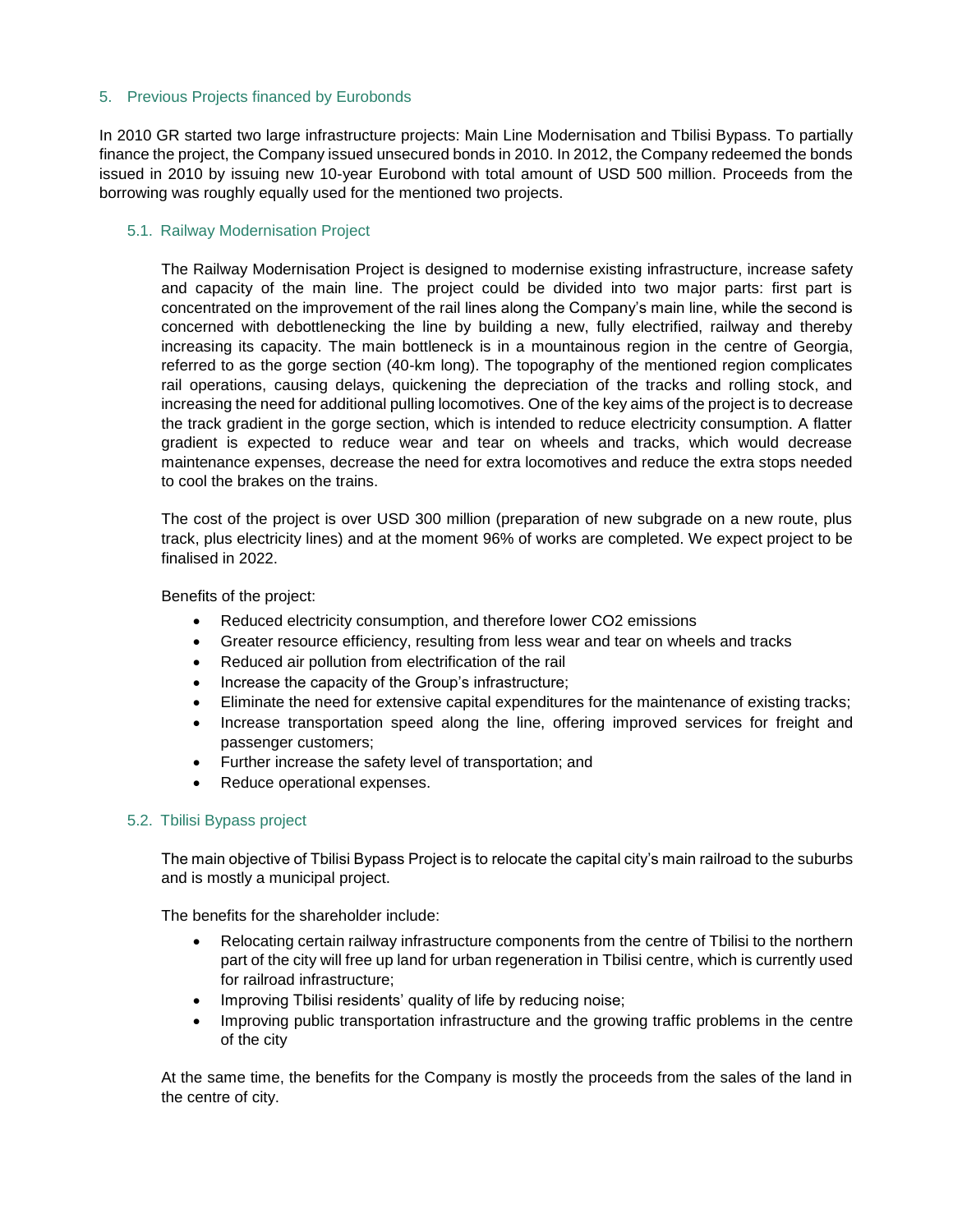In March 2014, the Government of Georgia decided to suspend constructions works until the redesigned project would be presented. During 2015 and 2016, the Group was in discussions with Tbilisi City Hall and the Government of Georgia about various scenarios for the completion of the project. However, as of today, no decision had been made by the Government of Georgia about the redesign of the Tbilisi Bypass Project. At the same time, the Company holds valid construction agreement which obliges construction company to finalise the project within 18 months after recommencing the works.

# 6. Use of proceeds

Georgian Railway will allocate an amount equivalent to the net proceeds of its Green Bond(s) to finance and/or refinance, in whole or in part, Georgian Railway's expenditures relating to the Eligible Green Project Categories as detailed below, which provide distinct environmental benefits. In the case of refinancing existing Eligible Projects, expenditures, which have been made within 3-years preceding the year of issuance of a Green Bond, shall be considered as an Eligible Green Project.

| <b>Green Bond</b><br><b>Principles</b><br><b>Eligible Green</b><br><b>Project Categories</b>                                                                                                                   | Use of proceeds                                                                                                                                                                                                                                                                                                     | <b>Example Eligible</b><br><b>Green Projects</b>                                                                                                                                                                                                                                                                                                                                                  | <b>Example Impact</b><br><b>Metrics</b> | <b>Relevant SDGs</b>                                                                                                                                                                                                                                                                                                                                      |
|----------------------------------------------------------------------------------------------------------------------------------------------------------------------------------------------------------------|---------------------------------------------------------------------------------------------------------------------------------------------------------------------------------------------------------------------------------------------------------------------------------------------------------------------|---------------------------------------------------------------------------------------------------------------------------------------------------------------------------------------------------------------------------------------------------------------------------------------------------------------------------------------------------------------------------------------------------|-----------------------------------------|-----------------------------------------------------------------------------------------------------------------------------------------------------------------------------------------------------------------------------------------------------------------------------------------------------------------------------------------------------------|
| Clean transportation<br>(such as electric,<br>hybrid, public, rail,<br>non-motorised, multi-<br>modal transportation,<br>infrastructure for clean<br>energy vehicles and<br>reduction of harmful<br>emissions) | Financing and/or<br>refinancing<br>expenditures<br>related to the<br>construction,<br>modernisation,<br>maintenance and<br>extension of new<br>and existing zero<br>direct emission<br>railway lines -<br>electrified<br>interurban railway<br>lines for passenger,<br>freight and<br>supporting<br>infrastructure. | Modernisation,<br>maintenance and<br>energy efficiency of<br>existing electrified<br>interurban railway<br>lines<br>Investments related<br>to new railway line<br>and extensions,<br>Acquisition and<br>maintenance cost of<br>freight and<br>passenger rolling<br>stock.<br>Acquisition,<br>modernisation and<br>maintenance cost of<br>trackside<br>infrastructure (e.g.<br>signalling systems) | GHG/CO2<br>emissions<br>reduced/avoided | 11.2 By 2030,<br>provide access to<br>safe, affordable,<br>accessible and<br>sustainable<br>transport systems<br>for all, improving<br>road safety, notably<br>by expanding public<br>transport, with<br>special attention to<br>the needs of those<br>in vulnerable<br>situations, women,<br>children, persons<br>with disabilities and<br>older persons |

Eligible projects include existing, ongoing, and/or future projects as categorised below.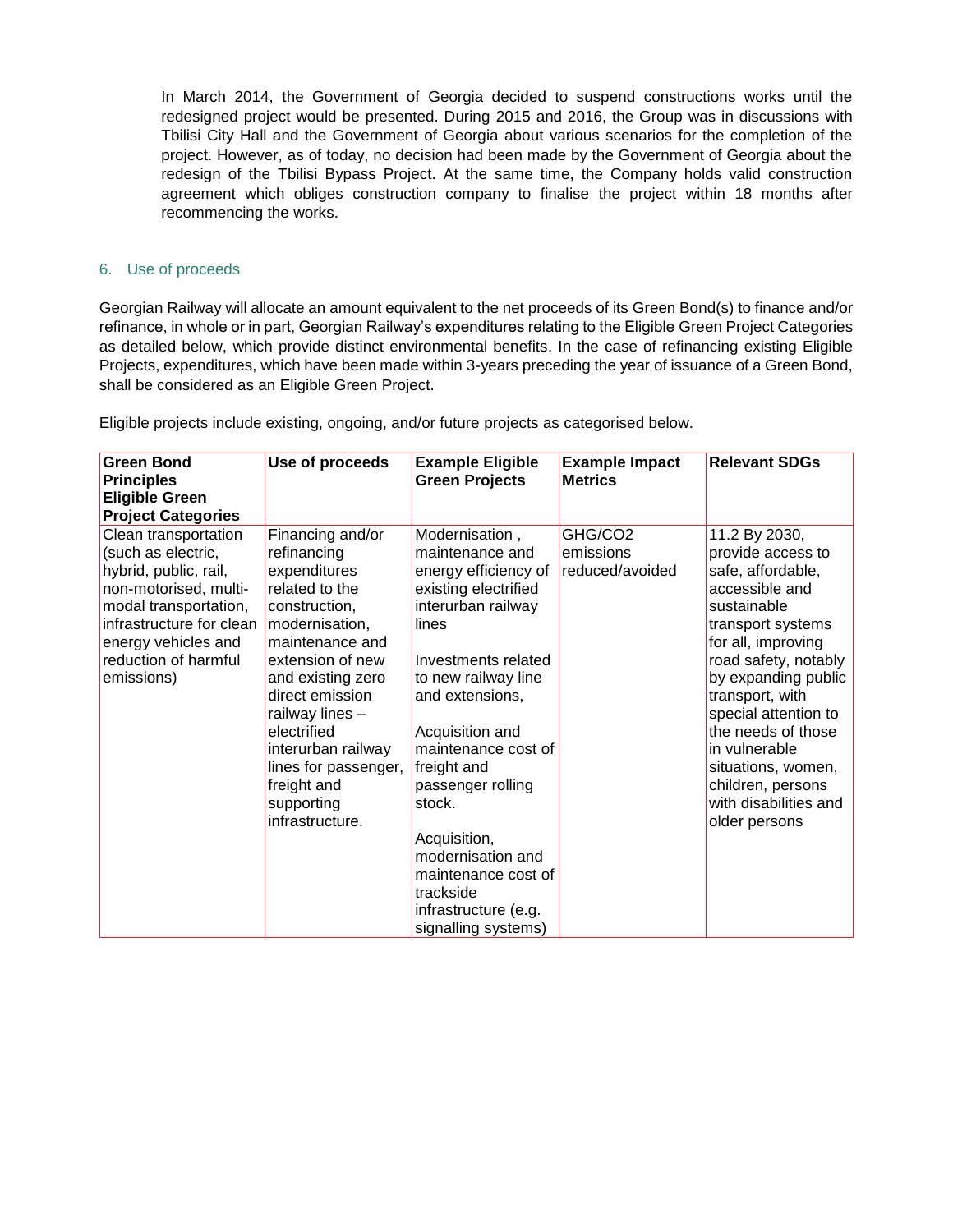# 7. Eligibility under the EU Taxonomy Regulation Delegated act 2021 Annex I**<sup>2</sup>** : Transport

#### 6.1 Passenger interurban rail transport

The activity complies with one of the following criteria:

(a) the trains and passenger coaches have zero direct (tailpipe) CO2 emissions;

(b) the trains and passenger coaches have zero direct (tailpipe) CO2 emission when operated on a track with necessary infrastructure, and use a conventional engine where such infrastructure is not available (bimode).

 Yes – Georgian Railway owns and operates fully electrified railway network and owns electric locomotives and EMUs for transporting the freight and passengers. GR uses diesel locomotives for shunting operations and for non-electrified sidings. Expenditures related to the diesel locomotives will not be financed with GR's green bond issuances.

#### 6.2 Freight rail transport.

 $\overline{\phantom{a}}$ 

The trains and wagons are not dedicated to the transport of fossil fuels

 No – Georgian Railway operates both freight and passenger trains. Out of the total trains that run on the railway network, around 25% is passenger and 75% is freight trains. Around 20% of total trains are dedicated to the transport for fossil fuels.

#### 6.14 Infrastructure for rail transport

1. The activity complies with one of the following criteria:

(a) the infrastructure (as defined in Annex II.2 to Directive (EU) 2016/797 of the European Parliament and of the Council275) is either :

(i) electrified trackside infrastructure and associated subsystems: infrastructure, energy, on-board control-command and signalling, and trackside control command and signalling subsystems as defined in Annex II.2 to Directive (EU)2016/797;

 GR may include expenditure related to infrastructure to support the electrified railways, such as signalling etc.

(b) the infrastructure and installations are dedicated to transhipping freight between the modes: terminal infrastructure and superstructures for loading, unloading and transhipment of goods;

GR may include expenditure related to freight railway stations and logistic terminals.

(c) infrastructure and installations are dedicated to the transfer of passengers from rail to rail or from other modes to rail

- GR may include expenditure related to passenger station and platforms
- 2. The infrastructure is not dedicated to the transport or storage of fossil fuels
	- a. No Georgian Railway operates both freight and passenger trains. Out of the total trains that run on the railway network, around 25% is passenger and 75% is freight trains. Around 20% of total trains are dedicated to the transport for fossil fuels.

<sup>2</sup> https://ec.europa.eu/finance/docs/level-2-measures/taxonomy-regulation-delegated-act-2021-2800-annex-1\_en.pdf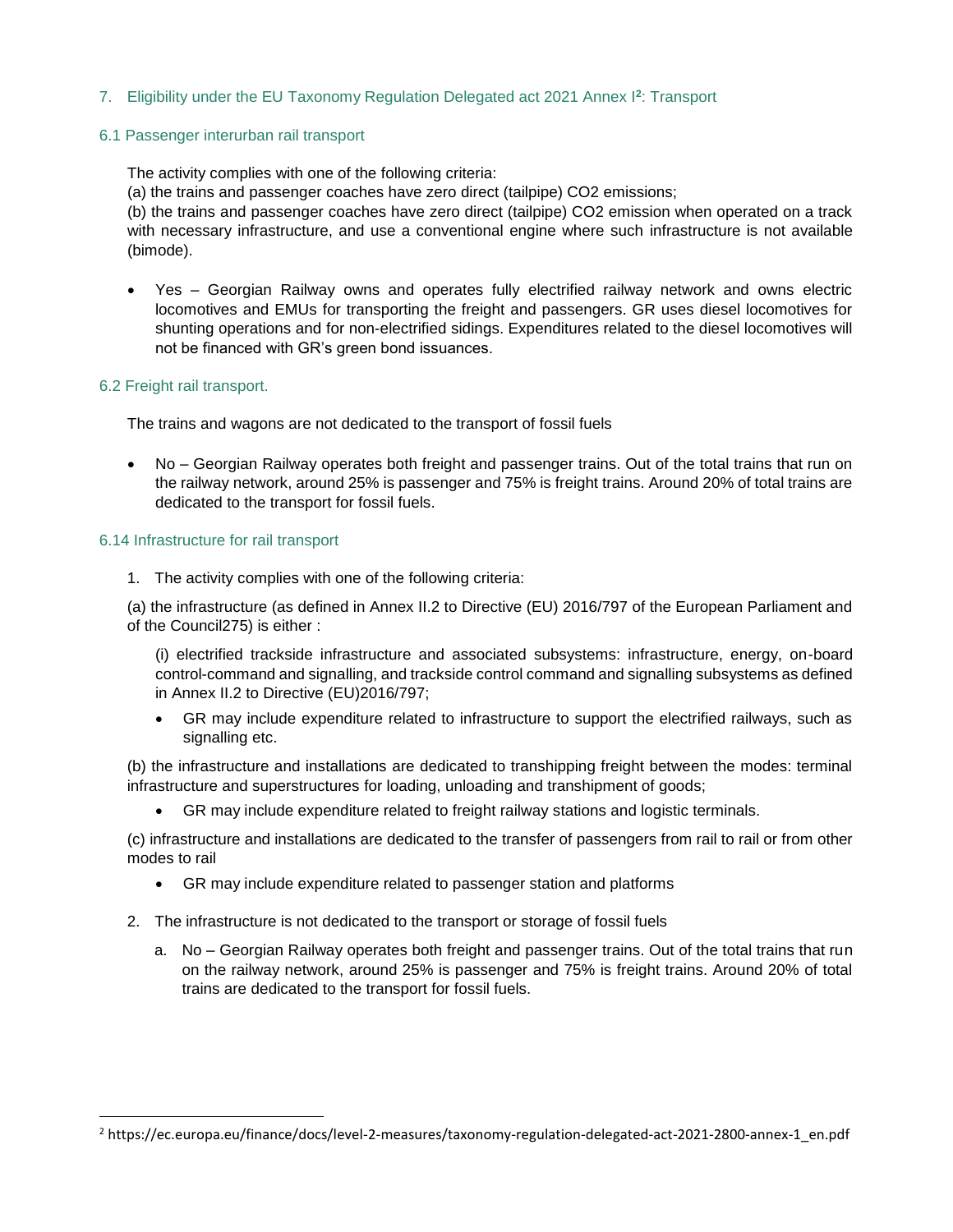#### Exclusions:

For the avoidance of doubt, financing related to the following activities are excluded from the financing by Georgian Railway's Green Bonds:

- Fossil fuel energy
- Fossil fuel reliant transport
- Nuclear energy
- Alcohol
- Defence

# 8. Process for Project Selection & Evaluation

Georgian Railway's Corporate Department, together with the Economic Department will evaluate projects against the eligibility and exclusion criteria defined in this framework under section 6. Projects that meet the criteria will be eligible for the green bond financing/refinancing. The Eligible Projects will be tracked using an internal register.

Georgian Railways' Corporate and Economic Department will annually review the list of Eligible Projects against the eligibility and exclusionary criteria. If a project no longer meets the criteria set forth in this framework the project will be removed from the register and replaced as soon as a substitute has been identified.

#### 9. Process for Environmental and Social Risk Mitigation

GR carries out Environmental Impact Assessment ("EIA") at the beginning of each large construction projects, based on which Ministry of Environmental Protection and Agriculture of Georgia issues permits. GR carries out EIA on every variation of respective project to minimise the environmental and social impact on local communities and informs them through public hearings.

Together with initial EIA, GR commits to the mitigation actions throughout the life cycle of the project (construction and operation).

Each and every employee and contractor is requested to incorporate occupational safety methods, sort our potential risks and report incidents. The monthly inspections are conducted on the workplaces and monthly incidents reporting system established. Specialists in operation, maintenance, projects, engineering, occupational health safety and environment are involved in the process. direct and systemic causes are constantly being analysed, GR identify problem areas, agree and implement remedial measures. Company continues to raise awareness of the Company's employees and contractors on important experience and safety issues such as potentially serious incidents, including high safety, confined space, electrical, poisonous gases, transportation, manual manipulation, hazardous waste, and more.

#### 10. Management of Proceeds

To ensure an amount equivalent to the net proceeds of Georgian Railway's Green bonds are allocated in accordance with this Green Bond Framework, GR Economic Department, together with Accounting and Corporate Departments, will track expenditure to eligible projects using an internal register. Georgian Railway will strive to have expenditures on Eligible Green Projects match or exceed the total proceeds raised by the issuance of the Green Bond within 3 years of issuance of each Green bond.

Pending full allocation of an amount equivalent to the net proceeds of outstanding Green Bonds, the proceeds will be held in temporary investments such as cash, cash equivalent, other liquid marketable investments in